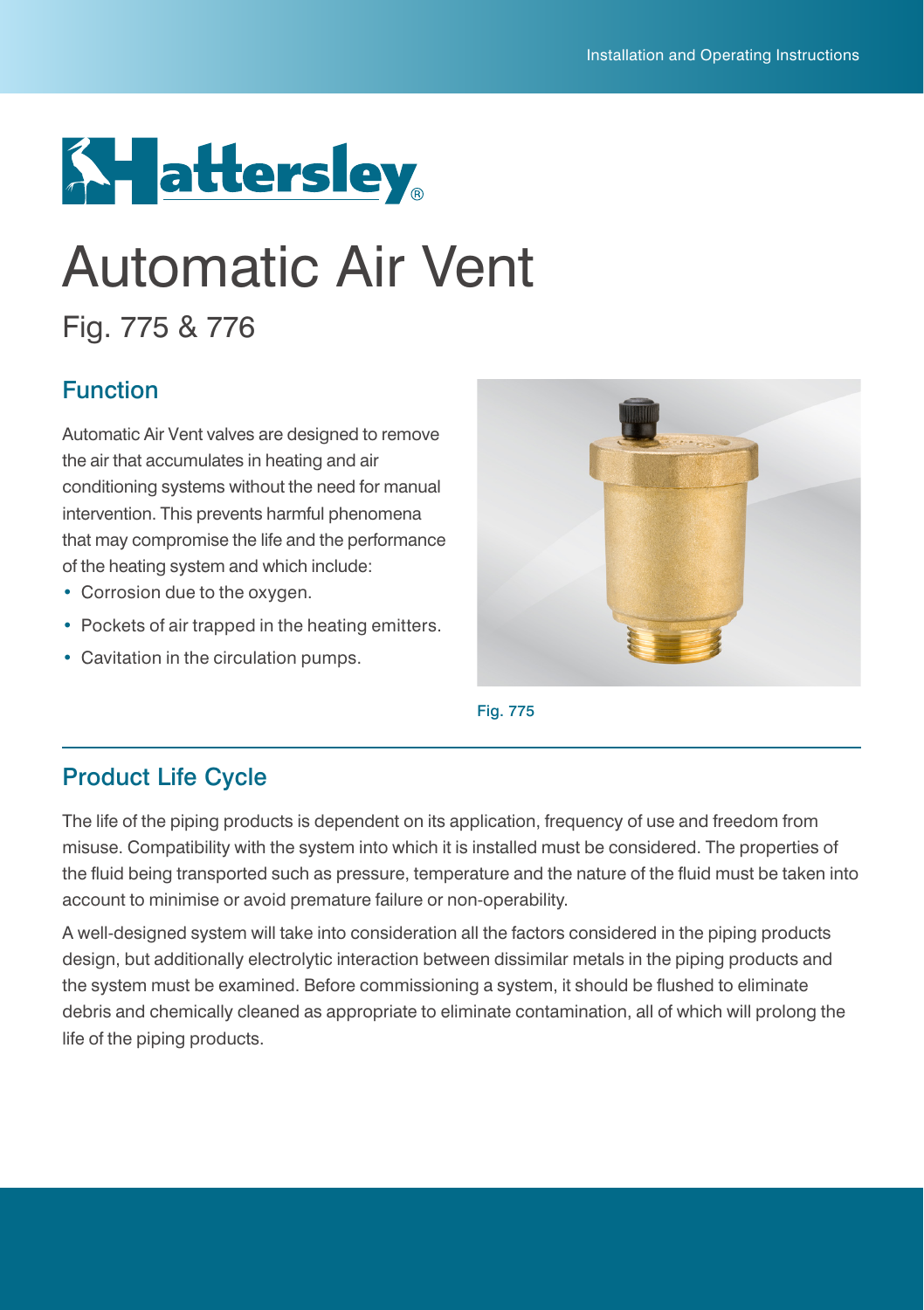#### Limits of Use

These valves have been categorised in accordance with the Pressure Equipment Directive 2014/68/EU.

The fluid to be transported is limited to group 2 liquids i.e. non-hazardous.

On no account must these valves be used on any group 1 liquids, group 1 gases, group 2 gases or unstable fluids.

**Note: Valves are classified as SEP (sound engineering practice) and as such cannot be CE marked and do not require a declaration of conformity.**

# **Operating Installation**

- **•** Valves must be installed into a well-designed system and it is recommended that the system be inspected in accordance with the appropriate national and regional legislation.
- **•** Valves must be installed by trained personnel only.
- **•** Maximum operating pressure reduces as service temperature increases. Service temperature and pressure should not be exceeded.
- **•** The installation should be designed to provide adequate means of draining and venting to avoid harmful effects such as water hammer, vacuum collapse, corrosion and uncontrolled chemical reactions and to permit cleaning, inspection and maintenance in the correct manner.
- **•** Valves are not designed to operate under high shock loadings. Where pressure increases occur due to shock loading (water hammer), they should be added to the working pressure to obtain the total pressure acting on the valve. The total must not exceed the pressure rating of the valve.
- **•** The product has not been designed to include corrosion, erosion or abrasion allowances. Any queries regarding service applications should be addressed to the Hattersley - Technical Sales Department.
- **•** Not suitable for fatigue loading, creep conditions, fire testing, fire hazard environment, corrosive or erosive service, transporting fluids with abrasive solids.
- **•** The piping system shall be designed to reduce the risk of fatigue due to vibration of pipes.
- **•** Hattersley valves have not been designed as fire safe valves.

#### Operating Pressures and Temperatures

| Fig. No.       | PN          | Non-shock pressure at temperature range | Non-shock pressure at max. temperature |
|----------------|-------------|-----------------------------------------|----------------------------------------|
| Fig. 775 / 776 | <b>PN10</b> | 10 Bar / 0 $-$ 110°C                    | $110^{\circ}$ C max.                   |

#### Layout and Siting **Canadian Contract Contract Contract Contract Contract Contract Contract Contract Contract Contract Contract Contract Contract Contract Contract Contract Contract Contract Contract Contract Contract Contr**

Care should be taken regarding orientation of the automatic air vent to enable full efficiency to expel air from the system.

It should be considered at the design stage where air vents will be located to give access for inspection maintenance and repair.

These air vents are threaded to ISO 228/1 BSP parallel (external) and require a seal washer to ensure leak tightness.

Air vents are precision manufactured items and as such, should not be subjected to misuse such as careless handling, allowing dirt to enter, lack of system cleaning before operation and excessive force during assembly.

All special packaging material must be removed. The valve is installed in the vertical position, on the air separator, on manifolds, on riser pipes and generally in parts of the system where a concentration of air pockets is to be expected.

During operation the upper cap must be loosened.

It is not advisable to fit the valve in places which could be subject to freezing.

#### **Models with shut-off**

The automatic shut-off valve, which forms a seal with the valve body by means of an O-ring, facilitates maintenance operations by shutting off the water flow when the valve is removed and also allows for easy inspection.

**Note: maximum discharge pressure 7 bar.**

#### **Maintenance**

The Fig. 775 & 776 air vent is maintenance free.

However, the system should be at zero pressure and ambient temperature prior to any inspection.

Maintenance Engineers & Operators are reminded to use correct fitting tools and equipment.

A full risk assessment and methodology statement must be compiled prior to any maintenance.

The risk assessment must take into account the possibility of the limits of use being exceeded whereby a potential hazard could result.

A maintenance programme should therefore include checks on the development of unforeseen conditions, which could lead to failure.